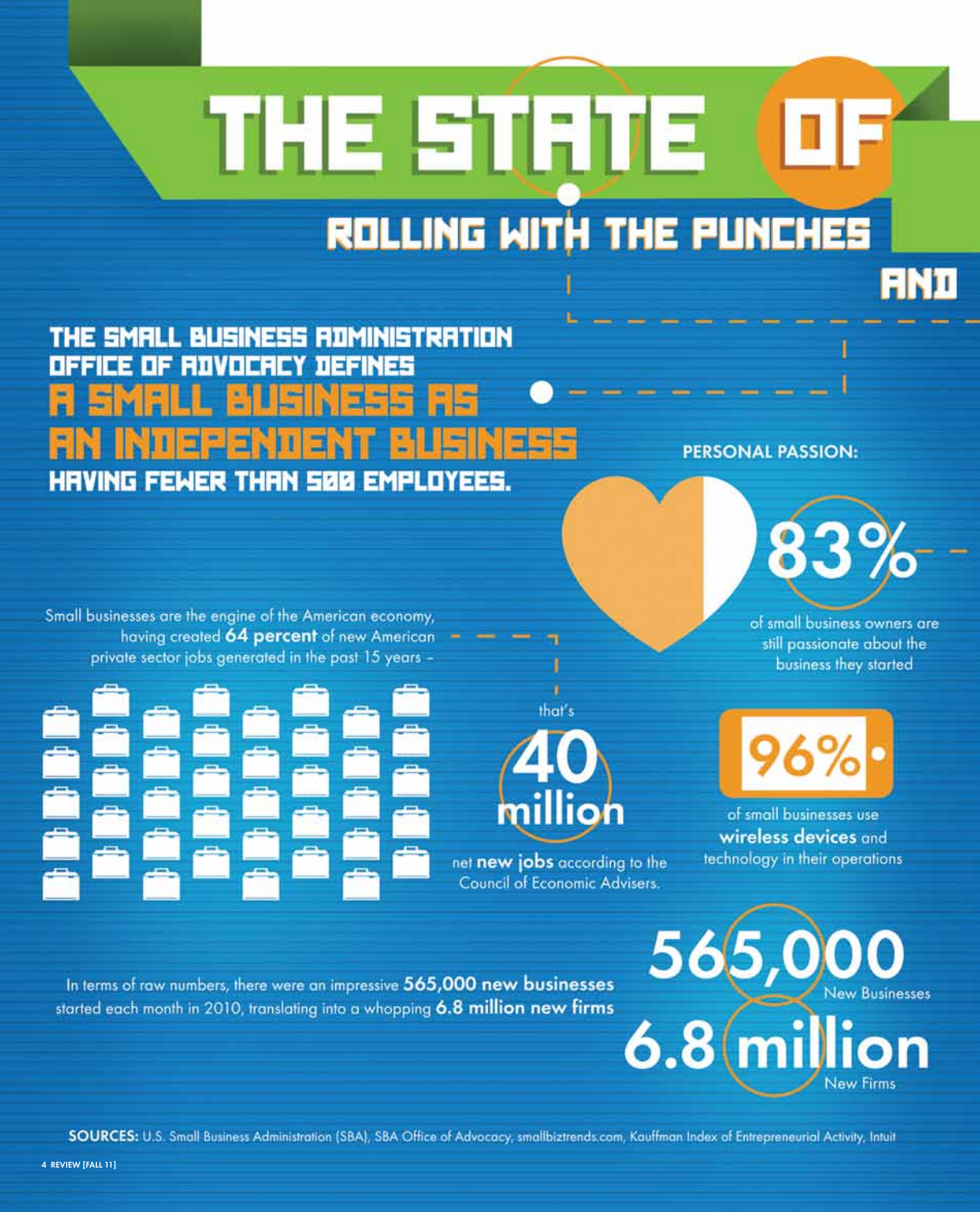

ı Ł

## \_|:'|||;||||= ME. **UPPING THE RNTE**

### SINESSES DRIVE INNOVRTION, CREATE 215T CENTURY JOBS AND INCREASE U.S. COMPETITIVENESS.

**Document** 

Management



**WHAT KEEPS SMALL BUSINESS OWNERS UP AT NIGHT?:** 

| 27% | Growing my business                            |
|-----|------------------------------------------------|
| 26% | Paying bills                                   |
| 20% | Keeping customers happy                        |
| 16% | Finding time to develop<br>and run my business |
| 7%  | Keeping up with competition                    |
| 4%  | Finding the right talent                       |



#### **TOP REASONS SMALL BUSINESSES USE MOBILE APPS:**



Time saving

Increased productivity

### **MOST POPULAR APPS:**



GPS/Navigation

Social **Media Marketing** 

**Location-based Services**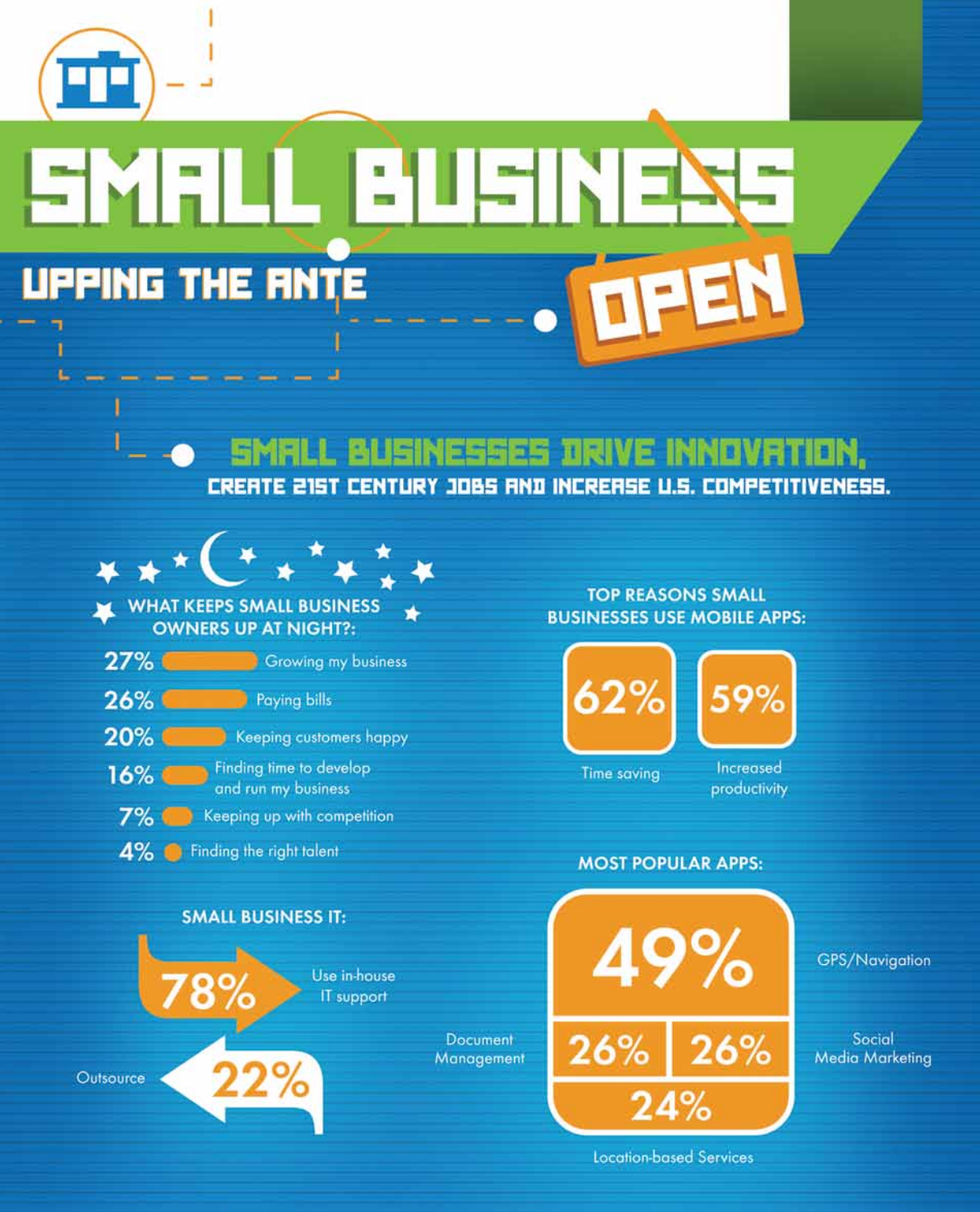## ROLLING WITH THE PUNCHES AND UPPING THE ANTE BY ERIC KRELL

## Innovative entrepreneurs grasp the true meaning of **"**RISK.**"**

Successful small business leaders tend to treat risk as a two-sided coin: they identify and mitigate threats on one side while seizing and exploiting opportunities on the other side. Thanks to the rough wake of the global economic crisis, recent technological breakthroughs, better short-term access to specialized skills and intensifying global competition for skilled talent over the long term, there have never been more threats or opportunities confronting U.S. SMALL BUSINESSES.

Take it from Pangea Bottles founder Kevin Henry (MBA '10), who is definitely a glass-is-half-full kind of guy when it comes to risk.

"While a global recession does have an impact on any business, I believe that the recession has led to more small businesses and startups driving innovation by necessity," notes Henry, who earned his BBA from Baylor University in 2008. "Many large organizations have trouble in bad economic times causing them to cut back on certain aspects of their business, while startups have the ability to react more quickly and use the talent more efficiently to create innovative products."

Henry's optimism is contagious—for every Pangea bottle purchased, the company provides a person in need in countries such as Haiti and Guatemala with clean water for four years—and impressive given that the recession and other drivers of change pose new and sizeable threats to small businesses.

For this reason, Henry would represent a prototypical "product" of the Hankamer School of Business' longstanding emphasis on grooming future leaders of startup, small and family-owned businesses.

"Hankamer has focused on creating courses and programs for future leaders of startup companies, privately held and family businesses since the late 1970s," says Hankamer School of Business dean Terry Maness, who credits his predecessor, Dr. Richard Scott, who more recently served as Baylor University's vice president for development until his retirement in 2006, with launching these efforts. This emphasis is particularly important right now, given the number and magnitude of risks confronting even the most optimistic of small business leaders.

#### **CRUSES FOR PESSIMISM** and Optimism

The volatile nature of small business management is evident in the jagged trend line of the Index of Small Business Optimism the National Federation of Independent Business (NFIB) publishes each month. Although the index, which is based on 10 indicators, is above its 2009 historic low, it has declined for five straight months (as of July 2011). Weak sales are the top cause of declining optimism, according to the NFIB, followed by concerns about rising inflation.

"While I am an optimist by nature, like most entrepreneurs, there is a general uneasiness among small business owners about opportunities in the near future," notes Steven Bradley, assistant professor of Management and Entrepreneurship. "In growing economies, small businesses often find new niches in markets, and those niches are hard to find right now."

The 2008-2009 global economic crisis continues to disrupt businesses. "Small companies were hit hard during the recession and are still being negatively affected, perhaps even more so than larger companies, by the lingering impacts of the recession," explains Kevin Castello, director of the Baylor Angel Network. "Companies with less than \$10 million in annual revenue are really struggling to find the capital and access to credit that they need."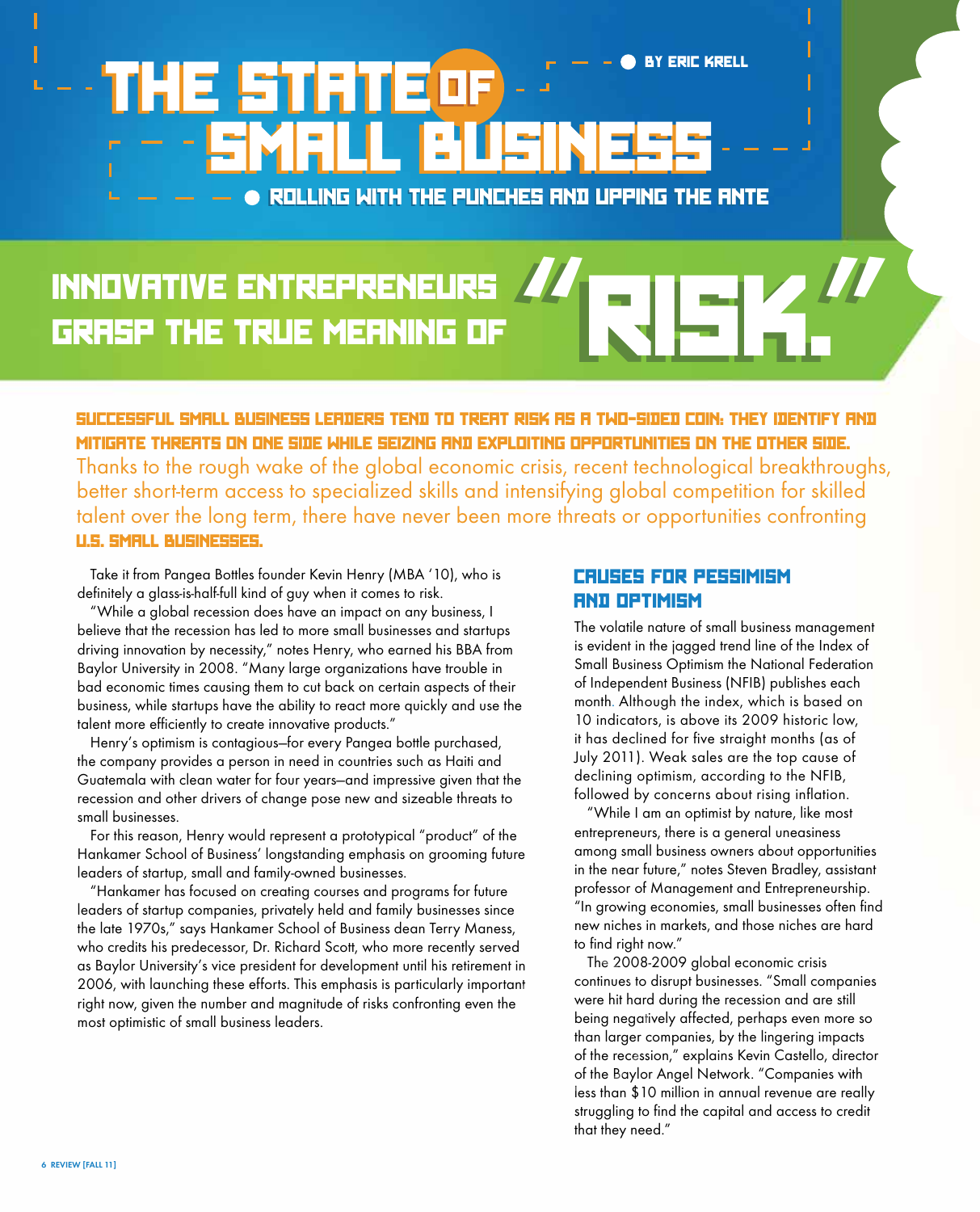#### **CLOUD COMPUTING ACCORDING TO SMALL BUSINESS OWNERS AND MANAGERS:**

47% Not familiar with it 25% Heard of it, but<br>about know what it is

18% Somewhat comfortable with it<br>and only understand the basics

10% Very comfortable with it<br>10% and can explain it to others

"It's no surprise that "**IMPROVING ACCESS TO CAPITAL"** represents the first, and most frequently mentioned, strategic objective identified in the U.S. Small Business Administration's strategic plan for fiscal years 2011 through 2016."

Other uncertainties, including the nerve-wracking debt-ceiling standoff among federal legislators and major questions about the U.S. tax environment, also pose future risks and complicate medium-range forecasting processes. In addition to inflation, Bradley points to increased regulation and taxes as the largest concern for small business owners.

 The time and resources required to meet regulatory requirements comprise a relatively small percentage of large companies' expenses. However, compliance costs "can quickly deplete what little profits a startup firm might have," Bradley points out. "The willingness to take risks and introduce new products and services to the market is slowly chocked off by these higher hurdles."

That's the bad news. The good news is that the opportunities available to small businesses make these threats worth addressing. One of the leading publishing authorities on small business reports that some of the best startup opportunities exist outside of Silicon Valley this year (see "Enticing Industries for Entrepreneurs"). This is not because technology and software startups have waned, but because growth is robust in other areas, including education companies, consulting services and even brick-and-mortar retail.

Inc.'s recent lists are worth noting today because their occupants influence the Fortune 500 lists of tomorrow. More than half of

the companies on the 2009 Fortune 500 list were launched during a recession or bear market, along with nearly half of the firms on the 2008 Inc. list of America's fastest-growing companies.

#### Cloud Computing and Other Game Changers

In the dynamic world of small and startup businesses, there are great differences between today and tomorrow. Many of these differences make it much easier to start a company while simultaneously posing more challenges to managing and expanding the small company.

"In the startup world, companies can launch and get rolling on far less investment capital than it used to require," Castello notes. "The joke is that \$500,000 is the new \$5 million."

A number of developments are responsible for this lower barrier of entry, which of course, marks both an opportunity and a threat. Since more business concepts can evolve into startup companies, competition among startups has increased and for the venture capitalists and angel investors who fund these companies, differentiating the signals from the noise has grown more difficult.

These favorable developments include the following areas:

#### Cloud Computing

Cloud computing and the software-as-a-service (SaaS) model have greatly increased access to sophisticated business software systems while greatly lowering the price of this access. In the past, few startup companies and small businesses could afford the price tag, implementation cost and annual upkeep (including major upgrades) of the latest and greatest enterprise resource planning (ERP), customer relationship management (CRM), sales force automation (SFA), manufacturing resource planning and supply chain management applications. Today, they can do so through affordable subscription fees and secure Internet connections to sophisticated software that sits on vendor servers.

#### **ON THE HORIZON**

Cloud technologies small businesses plan to deploy this year:

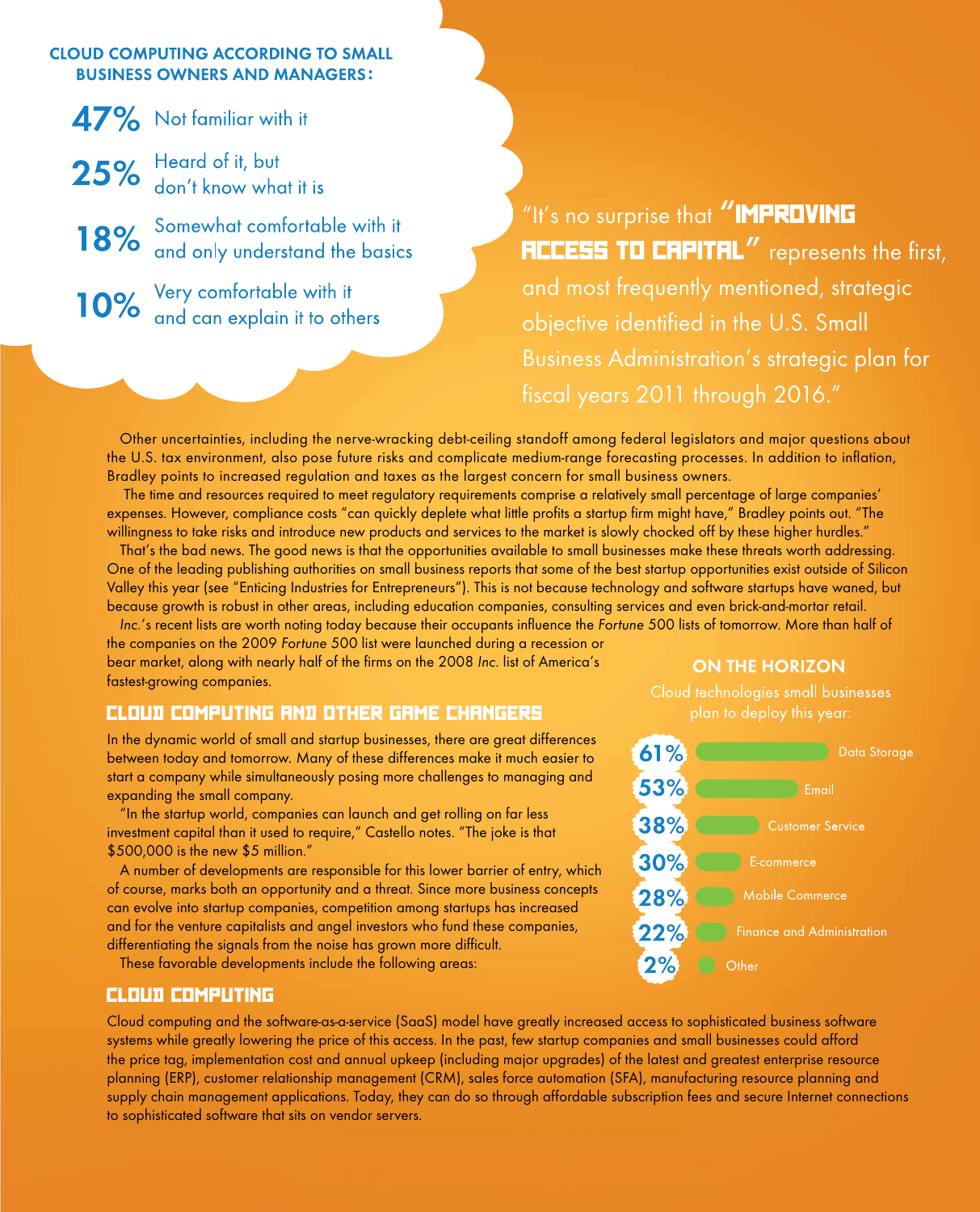#### **REASONS FOR OUTSOURCING IT SUPPORT:**

Michael Hugos, author of Business in the Cloud: What Every Business Needs to Know about Cloud Computing (Wiley, 2010), points out that "cloud computing is happening in a big way" following four years of increasingly intense tire-kicking by CIOs, some of whom expressed concerns related to data security and service level agreements (SLAs). Hugos believes cloud computing and SaaS enable greater agility, a crucial competency among small and startup companies.

The cloud model also creates new opportunities for innovation that companies of all sizes are in the process of figuring out. Janet Foutty, Deloitte Consulting's national managing director of technology, points out that small companies have been quicker to take advantage of cloud-based software by gaining "much more affordable access to leading-edge enterprise technology that only larger companies could previously afford."

Foutty also notes that the cloud concept may soon be applied to other areas that may interest small business leaders and other entrepreneurs. "We've been playing around with the cloud concept as it might apply to a virtual workforce," Foutty says. "How do you take the cloud concept of a virtual workforce and develop a better, more coherent strategy for using contractors and consultants as well as offshore and on-premise resources to allow you to respond more effectively to changing business needs?"

...small companies have been quicker to take advantage of cloud-based software by gaining **"**much more affordable access to leadingedge enterprise TECHNOLOGY THAT ONLY larger companies could previously afford.**"**

### 9% 14% 26%

#### **OUTSOURCING**

Technology developments have given small businesses access to sophisticated back-office information systems at more affordable prices. This access has helped lessen the amount of manual, transactional work small businesses conduct so that leadership teams can focus more energy on strategic activities, notes Bill Klein, president of Austin-based Consero, a provider of outsourced finance and administration (F&A) services for small and mid-market companies. Consero was identified as one of the fastest-growing companies in Central Texas, according to the Austin Business Journal.

"Small companies have long struggled with the challenge of generating timely, accurate financial reports," Klein explains. "This work was manually intensive, and it often consumed a significant amount of executive time.

Cloud computing and SaaS enable many more small businesses to leverage thirdparty expertise to manage transactional finance and accounting functions. Rather than spending millions to implement a new enterprise resource planning (ERP) system, businesses can essentially rent this leading functionality through a "pay as you grow" pricing model. This model has also contributed to the growth of outsourcing among small companies. SaaS-equipped outsourcing providers, like Consero, can operate all of a company's finance and accounting processes more effectively and at a lower cost than a company can do so while managing those processes internally. "Most important," Klein adds, "this capability enables executives to invest more time in strategic initiatives and less time wrestling with spreadsheets.'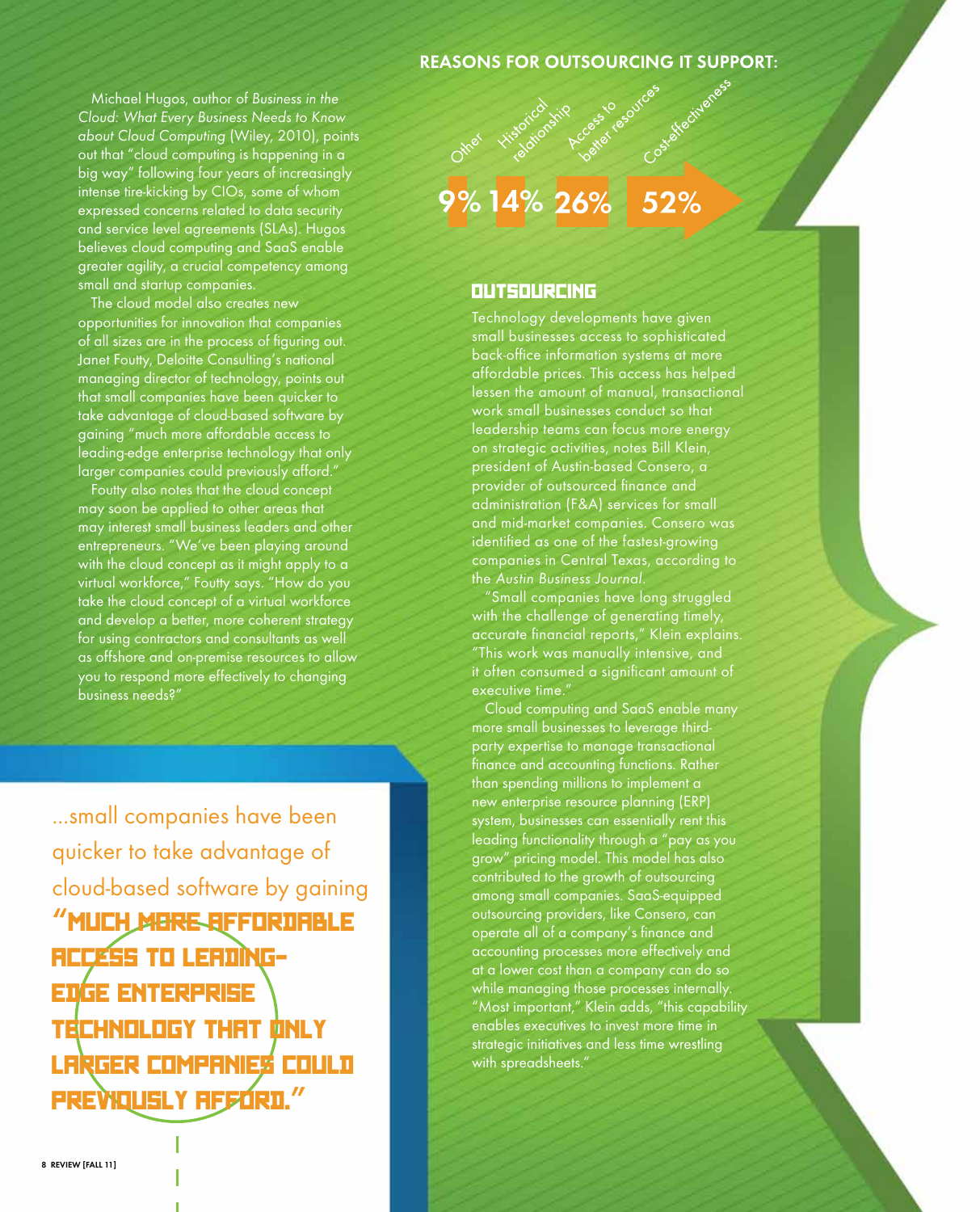#### **SMALL BUSINESSES WITH A SERIOUS APP-ETITE:**

Say it's difficult to survive without apps

Use 72% mobile apps

#### Social Media and Mobility

 $\boldsymbol{28\%}$ 

Two forms of technology, social media and mobile devices (e.g., smart phones), originally designed for individuals and consumers have helped startups and small companies conduct marketing, communications, collaboration and other business processes much more effectively and much, much more efficiently.

Social media covers a growing set of online platforms that connect people and customers to each other through networks. Facebook and Twitter are the most frequently mentioned of these platforms, but social media business applications also include ratings and reviews on e-commerce sites, specialized blogs, networks such as LinkedIn and membership coupon offerings like Groupon. These offerings can help companies conduct powerful marketing and CRM activities in a highly responsive and customized way for the cost of an Internet connection and a laptop.

"Mobility" refers to the explosive growth of computing power (both personal and business) each employee now commands. Smart phones, for example, enable employees to carry virtually all of their business tools (calendars, bookkeeping, other business software apps, telephone and teleconferencing lines, etc.) with them in their pocket at the cost of a \$200 device and a monthly cellular service subscription fee.

"Online sales and marketing is probably the greatest technological change that is both a threat and an opportunity for small business owners," Bradley says. Henry agrees. "As social networks continue to bridge the gap between online and offline, small businesses need to take advantage of this avenue as a way to reach more customers and increase revenue," he says.

#### **SMALL BUSINESSES WITH ALL EMPLOYEES USING WIRELESS DEVICES FOR REMOTE WORKING:**



\*2012

projected

"As **social networks** continue to bridge the gap between online and offline, small businesses need to take advantage of this avenue as a way TO REACH more customers and increase revenue.**"**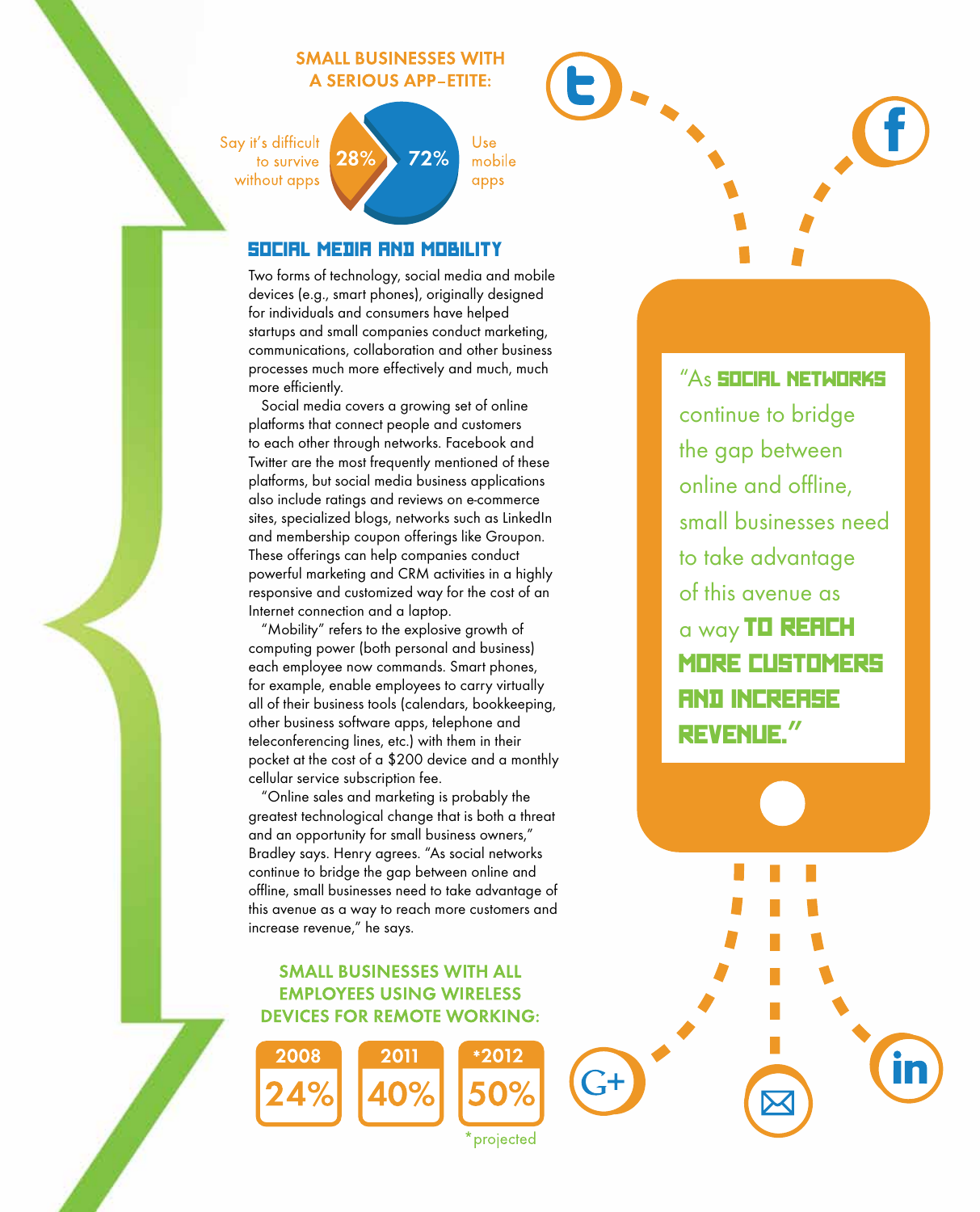"Small business is often referred to as the backbone of the American **ECONOMY**, and these curriculum adaptations will help cultivate future small business leaders who grasp the true meaning of opportunity, risk and business."

of Americans either own or work for a small business.

#### Incubating Small Business Leaders

There may be an even bigger risk than technology: talent. "Recruiting and retaining the best talent will always be the number one thing a startup can do to help them thrive," Henry adds. "Small businesses or startups will always have to compete with large organizations for the best employees, so the risk of losing good employees is and will continue to be one of the most formidable risks inherent to startups."

Staff reductions within large companies increased the supply of specialized skills available to small companies during the past two years. However, the global supply of skilled talent has never been more constrained thanks to many factors, including the growing importance of knowledge workers in the U.S. and other developed economies; the rapid growth of China, India, Brazil and other developing economies; and aging populations within developed countries. The annual global skills survey conducted by staffing firm Manpower finds that 52 percent of U.S. employers have trouble filling "mission-critical positions," up from 14 percent of U.S. employers last year. That represents more than a 300 percent increase in the number of companies having trouble finding qualified people. Ed Gordon, author of Winning the Global Talent Showdown: How Businesses and Communities Can Partner to Rebuild the Jobs Pipeline (Berrett-Koehler Publishers,

2009), says the problem is not unemployment, but a "broken employment infrastructure." Countries, companies and universities need to work together to create more of the skills that companies need, Gordon adds. For startups and small companies, these skills include the ability to communicate effectively, resourcefulness, initiative, creativity and integrity among other leadership characteristics whose incubation tends to occur outside the classroom.

This helps explain why Hankamer launched its Entrepreneurship Living-Learning Center, an apartment-style residential facility where students live, debate, brainstorm and collaborate with other entrepreneurially minded students (many, but not all of whom are pursuing business degrees). This real-life experience complements the innovative classroom learning that is offered through Hankamer's Entrepreneurship Program, which is one of the oldest in the country having launched in 1977.

15 Julian

"Our curriculum is innovative and flexible enough that we keep adapting to what the realities of the job market will look like for students," says Kendall Artz, director of the Baylor Entrepreneurship Program. "Small business is often referred to as the backbone of the American economy, and these curriculum adaptations will help cultivate future small business leaders who grasp the true meaning of opportunity, risk and business."